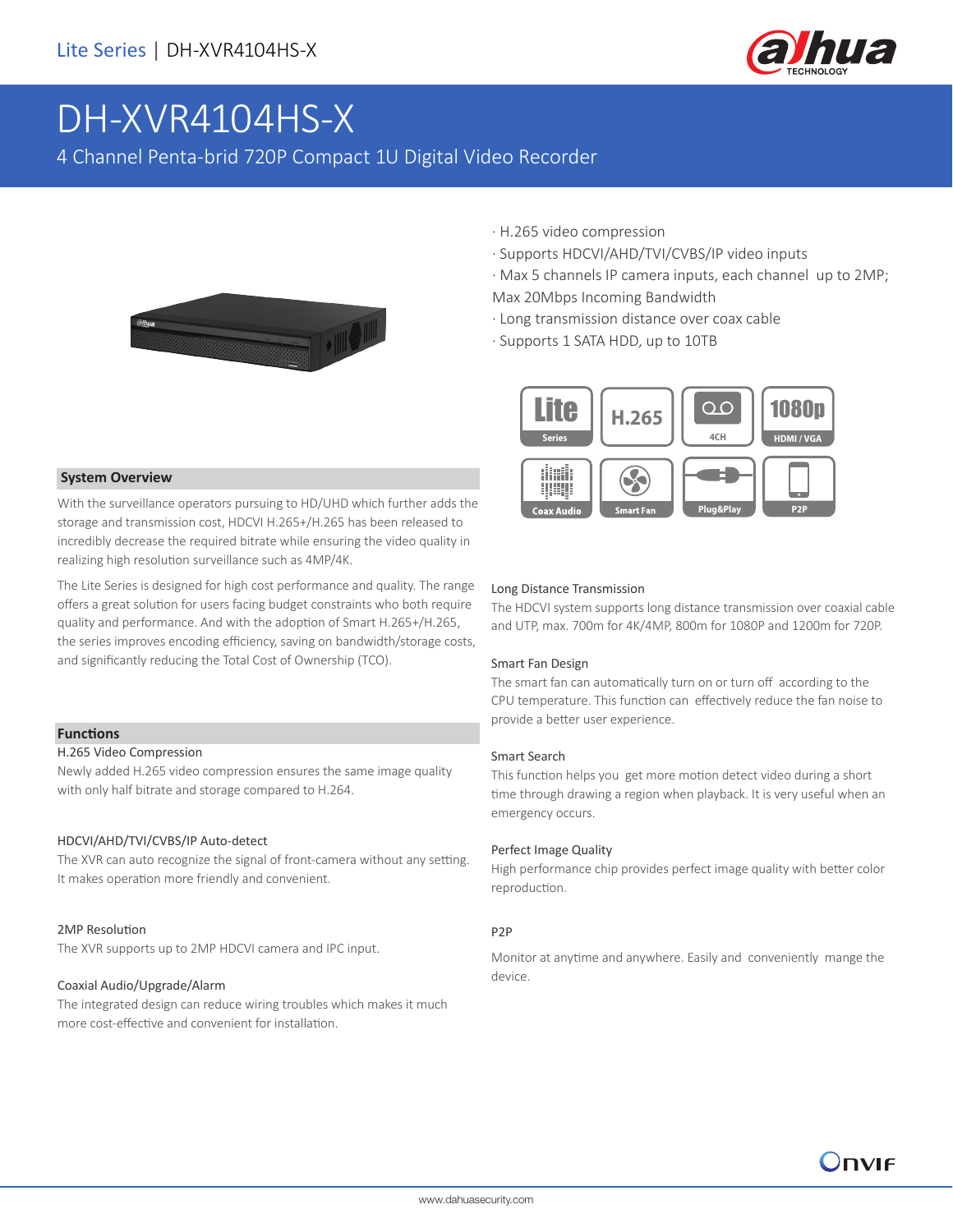## Lite Series | DH-XVR4104HS-X

| <b>Technical Specification</b> |                                                                                                                                                                                   | Video Detection and Alarm                                |                                                                                                                                                                             |
|--------------------------------|-----------------------------------------------------------------------------------------------------------------------------------------------------------------------------------|----------------------------------------------------------|-----------------------------------------------------------------------------------------------------------------------------------------------------------------------------|
| System                         |                                                                                                                                                                                   | <b>Trigger Events</b>                                    | Recording, PTZ, Tour, Video Push, Email, FTP, Snapshot,<br>Buzzer and Screen Tips                                                                                           |
| Main Processor                 | Embedded Processor                                                                                                                                                                | Video Detection                                          | Motion Detection, MD Zones: 396 (22 × 18), Video Loss,                                                                                                                      |
| Operating System               | Embedded LINUX                                                                                                                                                                    |                                                          | <b>Tampering and Diagnosis</b>                                                                                                                                              |
| Video and Audio                |                                                                                                                                                                                   | Alarm input                                              | N/A                                                                                                                                                                         |
| Analog Camera Input            | 4 Channel, BNC                                                                                                                                                                    | Relay Output                                             | N/A                                                                                                                                                                         |
| <b>HDCVI Camera</b>            | 1080P@25/30fps, 720P@50/60fps, 720P@25/30fps                                                                                                                                      | Playback and Backup                                      |                                                                                                                                                                             |
| AHD Camera                     | 1080P@25/30, 720P@25/30fps                                                                                                                                                        | Playback                                                 | 1/4                                                                                                                                                                         |
| <b>TVI Camera</b>              | 1080P@25/30, 720P@25/30fps                                                                                                                                                        | Search Mode                                              | Time /Date, Alarm, MD and Exact Search (accurate to<br>second)                                                                                                              |
| CVBS Camera                    | PAL/NTSC                                                                                                                                                                          | Playback Function                                        | Play, Pause, Stop, Rewind, Fast play, Slow Play, Next File,<br>Previous File, Next Camera, Previous Camera, Full Screen,<br>Repeat, Shuffle, Backup Selection, Digital Zoom |
| IP Camera Input                | 4+1, each channel up to 2MP                                                                                                                                                       |                                                          |                                                                                                                                                                             |
| Audio In/Out                   | $1/1$ , RCA                                                                                                                                                                       | Backup Mode                                              | USB Device/Network                                                                                                                                                          |
| Two-way Talk                   | Reuse audio in/out, RCA                                                                                                                                                           |                                                          |                                                                                                                                                                             |
| Recording                      |                                                                                                                                                                                   | Storage                                                  |                                                                                                                                                                             |
| Video Compression              | H.265/H.264                                                                                                                                                                       | Internal HDD                                             | 1 SATA Port, up to 10TB capacity                                                                                                                                            |
| Resolution                     | 1080N, 720P, 960H, D1, CIF                                                                                                                                                        | eSATA                                                    | N/A                                                                                                                                                                         |
|                                | Main Stream:<br>1080N/720P/960H/D1/CIF (1~25/30fps)<br>Sub steram:CIF (1~15fps)                                                                                                   | Auxiliary Interface                                      |                                                                                                                                                                             |
| Record Rate                    |                                                                                                                                                                                   | <b>USB</b>                                               | 2 USB 2.0                                                                                                                                                                   |
|                                |                                                                                                                                                                                   | <b>RS232</b>                                             | N/A                                                                                                                                                                         |
| Video Bit Rate                 | 32Kbps ~ 4096Kbps Per Channel                                                                                                                                                     | <b>RS485</b>                                             | 1 Port, for PTZ Control                                                                                                                                                     |
| Record Mode                    | Manual, Schedule (General, Continuous), MD (Video detection:<br>Motion Detection, Video Loss, Tampering), Alarm, Stop                                                             | Electrical                                               |                                                                                                                                                                             |
| Record Interval                | $1~$ ~60 min (default: 60 min), Pre-record: $1~$ ~30 sec, Post-                                                                                                                   | Power Supply                                             | DC12V/2A                                                                                                                                                                    |
|                                | record: 10 ~ 300 sec                                                                                                                                                              | Power Consumption<br>(without HDD)                       | <10W                                                                                                                                                                        |
| Audio Compression              | AAC(only for the 1st channel), G.711A, G.711U, PCM                                                                                                                                | Construction                                             |                                                                                                                                                                             |
| Audio Sample Rate              | 8KHz, 16 bit Per Channel                                                                                                                                                          | Dimensions                                               | Compact 1U, 260×236×48mm(10.2"×9.3"×1.9")                                                                                                                                   |
| Audio Bit Rate                 | 64Kbps Per Channel                                                                                                                                                                | Net Weight                                               | 0.9kg (2.0lb)                                                                                                                                                               |
| Display                        |                                                                                                                                                                                   | (without HDD)                                            |                                                                                                                                                                             |
| Interface                      | 1 HDMI, 1 VGA                                                                                                                                                                     | Gross Weight                                             | 1.6kg (3.5lb)                                                                                                                                                               |
| Resolution                     | 1920×1080, 1280×1024, 1280×720                                                                                                                                                    | Installation                                             | Desktop installation                                                                                                                                                        |
| Multi-screen Display           | When IP extension mode not enabled: 1/4<br>When IP extension mode enabled: 1/4/6                                                                                                  | Environmental                                            |                                                                                                                                                                             |
| <b>OSD</b>                     | Camera title, Time, Video loss, Camera lock, Motion detection,                                                                                                                    | <b>Operating Conditions</b><br><b>Storage Conditions</b> | $-10^{\circ}$ C ~ +55°C (+14°F ~ +131°F), 10%~ 90% RH<br>-20°C ~ +70°C (-4°F ~ +158°F), 0~90% RH                                                                            |
|                                | Recording                                                                                                                                                                         |                                                          |                                                                                                                                                                             |
| Network                        |                                                                                                                                                                                   | Third-party Support                                      |                                                                                                                                                                             |
| Interface                      | 1 RJ-45 Port (100M)                                                                                                                                                               | Third-party Support                                      | Dahua, Arecont Vision, AXIS, Bosch, Brickcom, Canon, CP<br>Plus, Dynacolor, Honeywell, Panasonic, Pelco, Samsung,<br>Sanyo, Sony, Videotec, Vivotek, and more               |
| Network Function               | HTTP, HTTPS, TCP/IP, IPv4/IPv6, UPnP, RTSP, UDP, SMTP, NTP,<br>DHCP, DNS, IP Filter, PPPoE, DDNS, FTP, Alarm Server, P2P, IP<br>Search (Supports Dahua IP camera, DVR, NVS, etc.) | Certifications                                           |                                                                                                                                                                             |
| Max. User Access               | 128 users                                                                                                                                                                         |                                                          | FCC: Part 15 Subpart B                                                                                                                                                      |
| Smart Phone                    | iPhone, iPad, Android                                                                                                                                                             | Certifications                                           | CE: CE-LVD: EN 60950-1/IEC 60950-1<br>CE-EMC: EN 61000-3-2, EN 61000-3-3, EN 55032, EN 50130,                                                                               |
| Interoperability               | ONVIF 16.12, CGI Conformant                                                                                                                                                       |                                                          | EN 55024                                                                                                                                                                    |
|                                |                                                                                                                                                                                   |                                                          | UL: UL 60950-1                                                                                                                                                              |